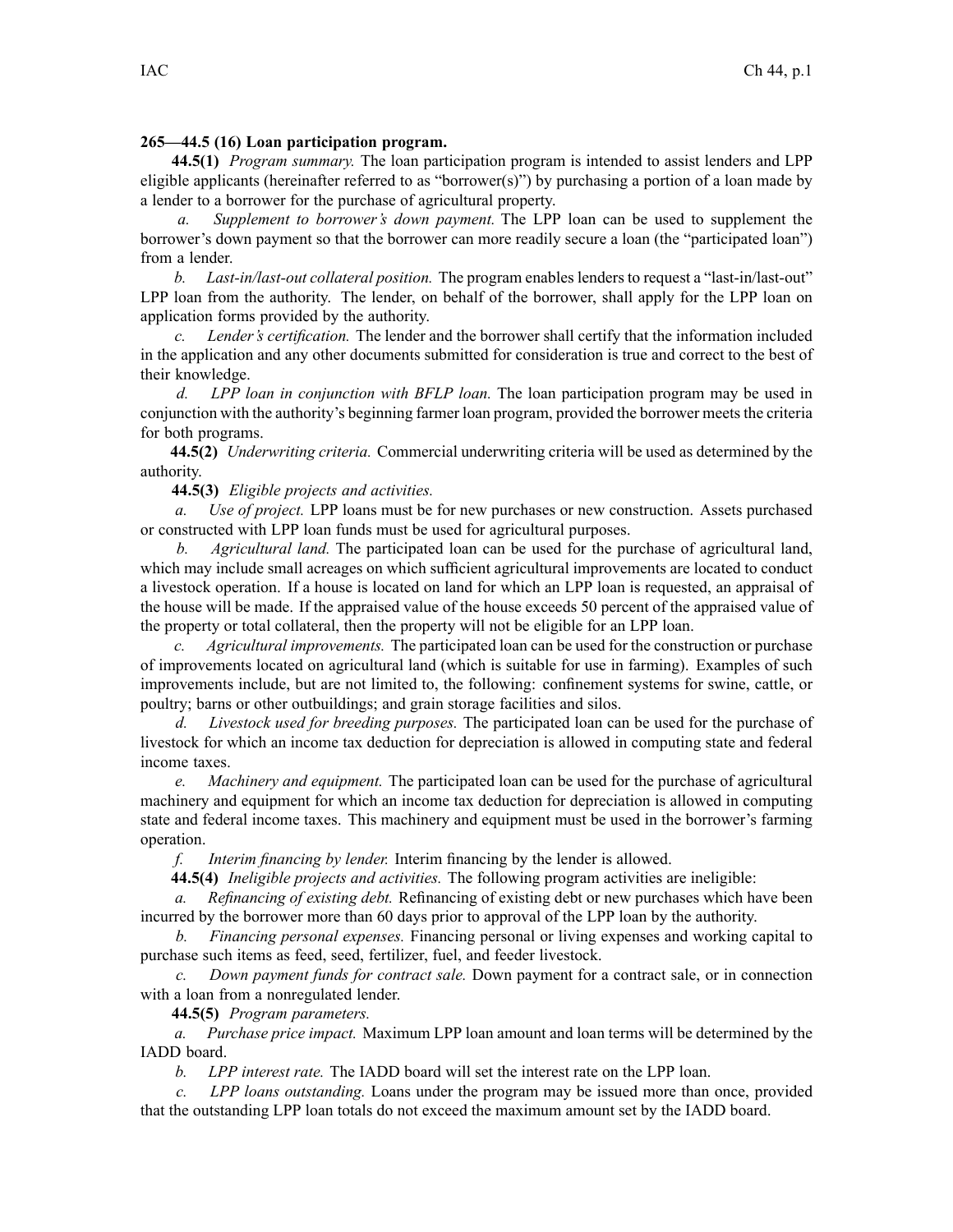## **44.5(6)** *LPP loan application procedures.*

*a. Financial statement.* Lenders may use their own form of financial statement. The authority may require other forms deemed necessary and appropriate to document the eligibility of the borrower and the borrower's ability to make principal and interest payments.

If the borrower or the borrower's spouse is involved in <sup>a</sup> business, partnership, limited liability company, or corporation, either related or unrelated to the borrower's farming operation, <sup>a</sup> financial statement from this entity must also be submitted with the application.

*b. Income statement.* A copy of the borrower's prior three years' federal income tax returns (if available) shall be submitted.

*c. Background letter.* The application will also include <sup>a</sup> background letter on the borrower, documenting to the satisfaction of the authority sufficient training, experience and access to capital.

*d. Credit evaluation.* The lender will submit <sup>a</sup> credit evaluation of the project for which an LPP loan is sought. The lender will evaluate the borrower's net worth and ability to pay principal and interest and certify the sufficiency of security for the participated loan. The authority will review the application and make its own credit evaluation prior to issuance of an LPP loan.

*e. Processing LPP loan applications.* Applications for the program will be taken and processed by the authority on <sup>a</sup> first-come, first-served basis. The authority reserves the right to change the program or terminate the approval of LPP loans under the program at any time. Grounds for termination/suspension of the program would include, but not be limited to, reaching the maximum allowable limit for total outstanding LPP loans as established by the authority or changing the program by order of the Iowa general assembly or by rules promulgated by the authority.

*f. Security for participated loans and use of security documents.* The lender shall take any security, cosignatures, guarantees or sureties that are deemed necessary for any participated loan. Any guarantee of repaymen<sup>t</sup> or pledge of additional collateral required by the lender to secure the participated loan shall secure the entire participated loan.

*g. Recording documents and fees.* Any recording or filing fees or transfer taxes associated with the participated loan will be paid by the borrower or lender and not the authority. Also, the authority will have no responsibility with respec<sup>t</sup> to the preparation, execution, or filing of any declaration of value or groundwater hazard statements.

**44.5(7)** *Loan administration procedures.*

*a. Lender's responsibilities.* The lender is responsible for servicing the participated loan following accepted standards of loan servicing and for transferring LPP loan payments to the authority.

(1) At the reques<sup>t</sup> of IADD, the lender shall:

1. On an annual basis, provide the authority with copies of <sup>a</sup> current financial statement or <sup>a</sup> current tax return, or both.

2. Provide copies of insurance to the authority with the lender named as loss payee. The lender will apply payments to the participated loan on <sup>a</sup> pro-rata basis.

(2) The lender shall not, without prior consent of the authority:

1. Make or consent to any substantial alterations in the terms of any participated loan instrument;

2. Make or consent to releases of security or collateral unless replaced with collateral of equal value on the participated loan;

3. Use the collateral purchased with funds from the participated loan as security for any other loan without prior written consent of the authority;

4. Accelerate the maturity of the participated loan;

5. Sue upon any participated loan instrument;

6. Waive any claim against any borrower, cosignor, guarantor, obligor, or standby creditor arising out of any instruments.